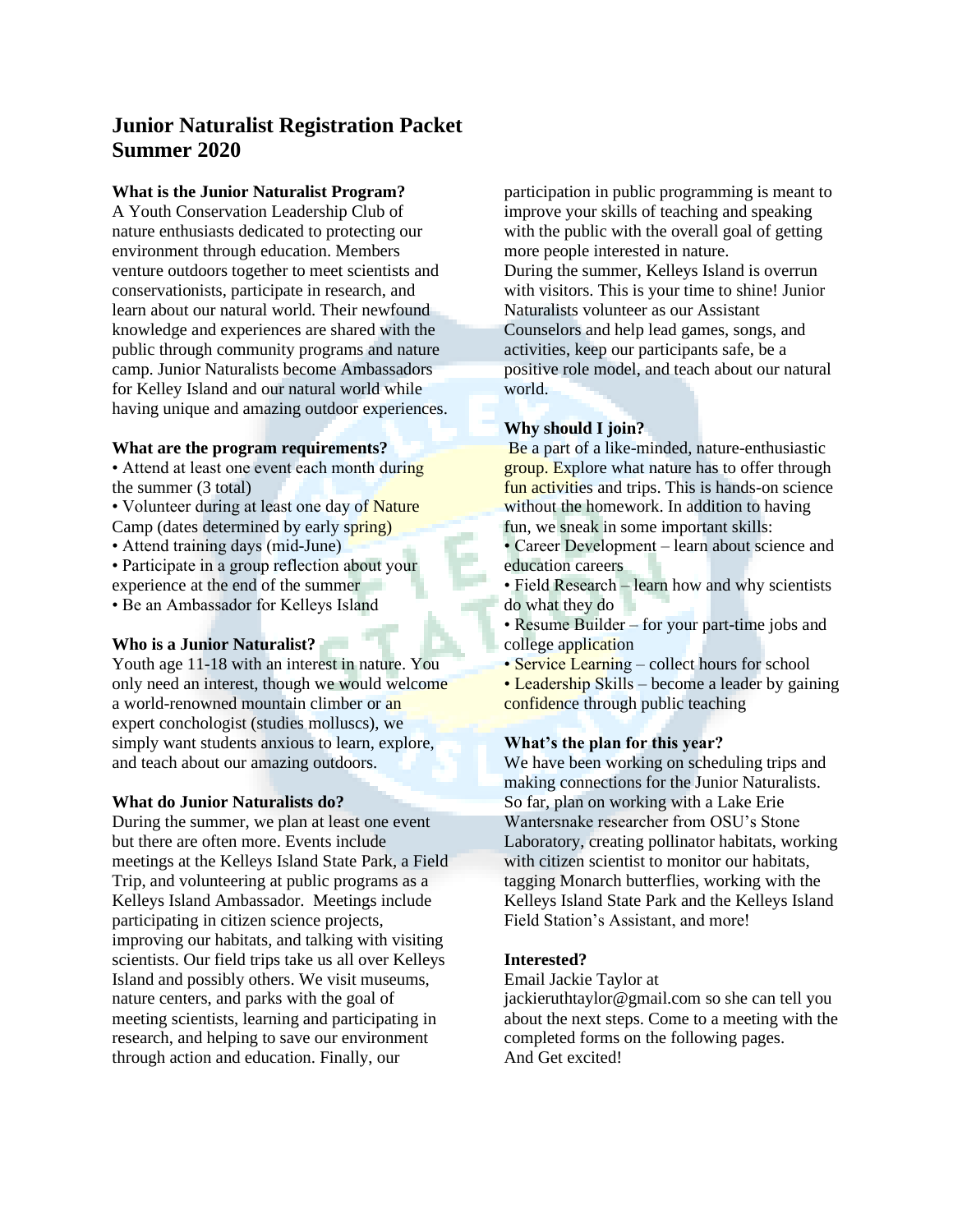# **Student Application**

Fill out the following questions as thoughtfully and detailed as possible.

Name \_\_\_\_\_\_\_\_\_\_\_\_\_\_\_\_\_\_\_\_\_\_\_\_\_\_\_\_\_\_\_\_\_\_\_\_\_\_\_\_\_\_\_\_\_\_\_\_\_ Current Grade \_\_\_\_\_\_\_\_\_\_\_\_\_\_\_\_\_\_

**What is your dream career and why? Or, what is your favorite subject and why?** 

**Why do you want to be (or continue to be) a Junior Naturalist?** 

What do you enjoy about science and nature? What is your favorite science subject (ex. animal, plant, habitat, **theory)?** 

**How do you want the program to help you achieve a personal goal (ex. more confidence, public speaking) and/or prepare for your future?**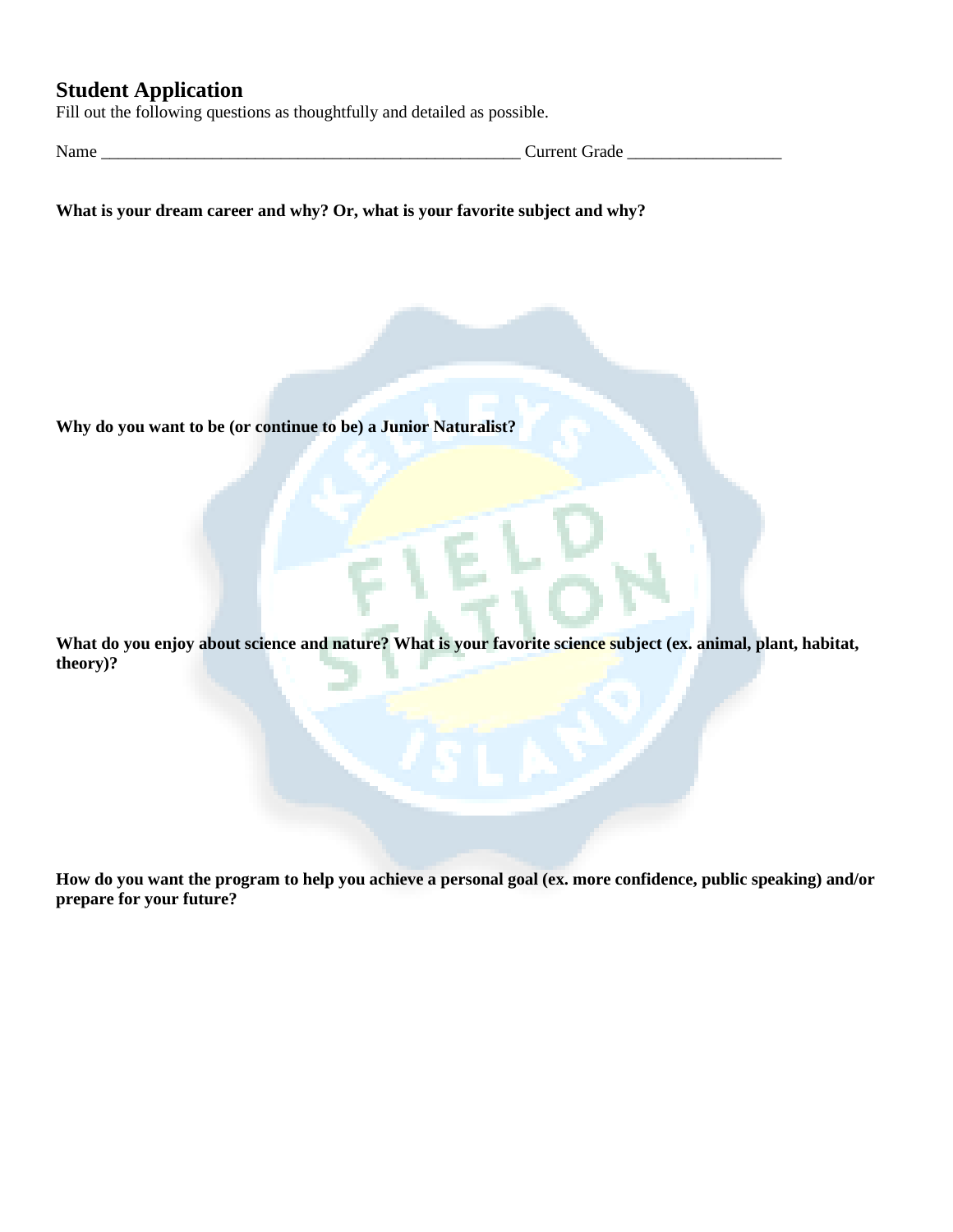# **Student Commitment Contract**  Name:

### **Program Requirements**

- I will do my best to attend at least one event each month during the summer
- I will volunteer during at least one day of Nature Camp
- I will do my best to attend the summer training days (mid-June)
- I will participate in a group reflection about my experience at the end of the summer
- I will be a Kelleys Island Ambassador for the Field Station and School

### **Outdoor Ethics**

- Leave no Trace keep nature as you found it
- Tread Lightly enjoy outdoor recreation responsibly
- Land Ethic before you act, consider your impact on the land (soil, animals, plants, water)

### **Behavior Ethics**

• Be a positive role model – shown through your dress, attitude, body language, and respect for others • Freely share your knowledge and experiences • Respect the skills and interests of your fellow Junior Naturalists • Be open-minded, positive, and ready to make a difference for the future.

### **Junior Naturalist Pledge**

*I \_\_\_\_\_\_\_\_\_\_\_\_\_\_\_\_\_\_\_\_\_\_\_\_pledge to connect with the outdoors, and respect other's desire to learn and help them learn. I will use my legs to explore and discover the natural world. My voice and resolution to teach about the importance of nature. My hands to protect and restore our air, water, and wildlife. My actions to show others how to use and enjoy our world And, I will always keep my mind open and ready to learn more.*

### **I agree to the above requirements and to follow the Junior Naturalist ethics and pledge**

JN Signature: \_\_\_\_\_\_\_\_\_\_\_\_\_\_\_\_\_\_\_\_\_\_\_\_\_\_\_\_\_\_\_\_\_\_\_\_\_\_\_\_\_\_\_\_\_\_\_\_\_\_\_ Date: \_\_\_\_\_\_\_\_\_\_\_\_\_\_\_\_\_

### **Family Commitment Contract**

Everything we do at the Kelleys Island Field Station is supported by the generosity of many people, just like you, who believe in what we do. This generosity allows us to offer many programs tuition free. We do this for two reasons: First, so people from all backgrounds may participate with as little barrier as possible. Second, to foster a gift economy within our community that is based on need, generosity, and shared passion.

Our Junior Naturalist program is only one example that benefits from this generosity but one our staff is very passionate about. Our program is very unique within the Kelleys Island Community. The staff work to invest time and resources to the Junior Naturalist Program and the opportunity to develop trusting and supportive relationships with the students.

### **Junior Naturalist Family Commitment**

*As a Junior Naturalist Family, we will support our student(s)' program.*

\_\_\_\_\_\_\_\_\_\_\_\_\_\_\_\_\_\_\_\_\_\_\_\_\_\_\_\_\_\_\_\_\_\_\_\_\_\_\_\_\_\_\_\_\_\_\_\_\_\_\_\_\_\_\_\_\_\_\_\_\_\_ Date: \_\_\_\_\_\_\_\_\_\_\_\_\_\_\_\_\_

Signature of Family Representative